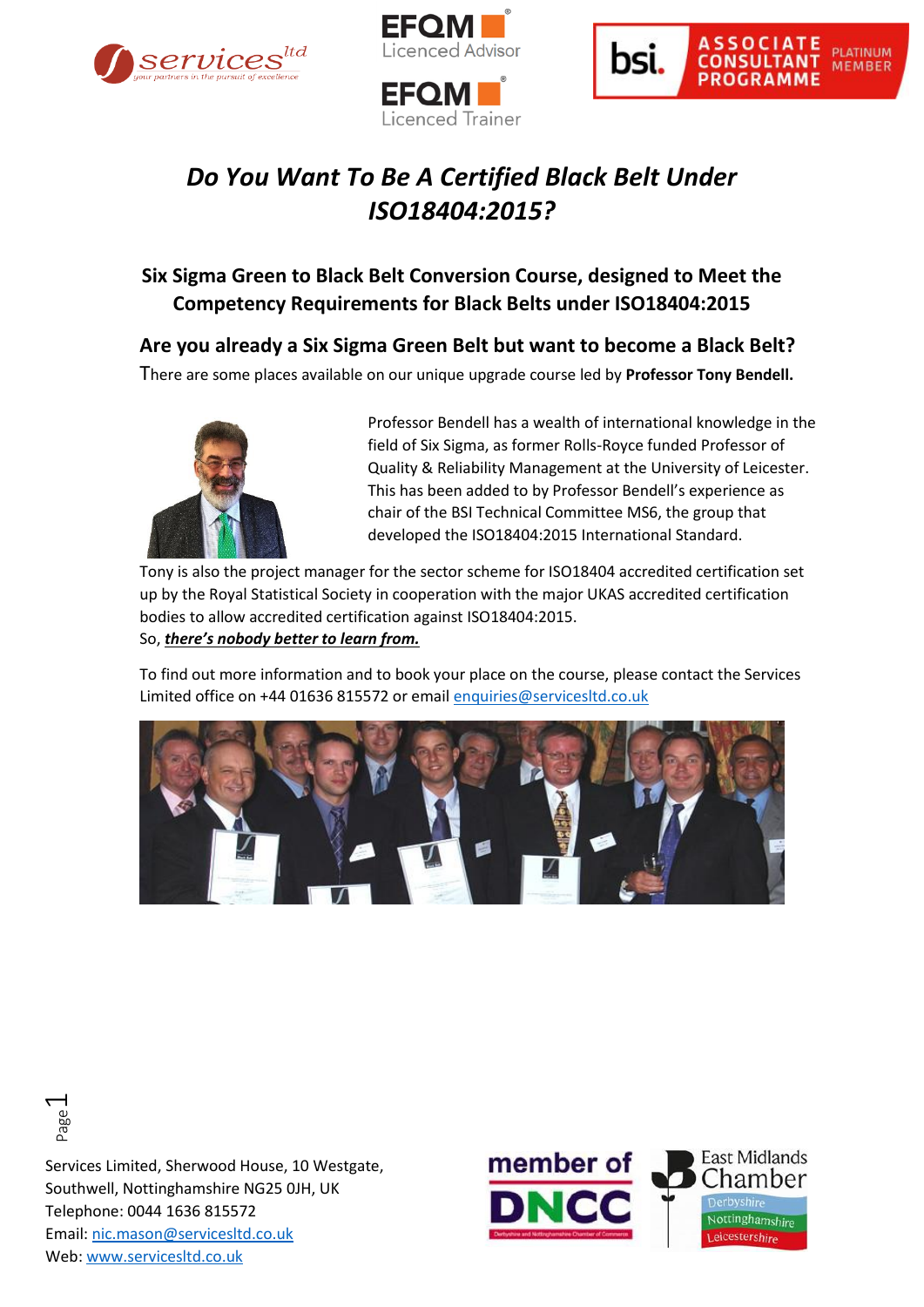





## **Why You Should Want to Be Certified as a Black Belt under ISO18404**

**The new International ISO Standard for Lean & Six Sigma**, **ISO18404** was published on 1st December. This is an auditable standard that will potentially have a major impact on all organisations applying the Lean and/or Six Sigma approaches plus all Black Belts, Green Belts, Master Black Belts & Lean practitioners.

All of Services Limited's Six Sigma & Lean programmes have been developed to be **compatible with the requirements for certification of Green Belts, Black Belts and Master Black Belts** in the new auditable Six Sigma and Lean international standard **ISO18404:2015. This is the first truly international recognition standard for Six Sigma and Lean personnel & organisations.** The International Organisation for Standardisation, ISO, based in Geneva is the best known of all standards bodies, due to the widespread use of its standards such as ISO9001 and ISO14001. Now this level of international recognition is available to you also, as a ISO18404 Certified Six Sigma Black Belt.

The new ISO standard presents the opportunity for **internationally recognised certification** of both **organisations** and **individuals** as **competent practitioners of both Six Sigma and/or Lean.** Accredited certification will cover all types of organisations and departments; and certification will also be available for Six Sigma Green, Black and Master Black Belts; as well as equivalent levels of Lean practitioners.

The standard was created on an international basis to stamp out bad practices and misuse of the approaches.

It has been agreed with the participating UKAS accredited certification bodies that individuals applying for certification under the ISO18404 standard as Six Sigma Green, Black or Master Black Belts - or the Lean equivalents - will be assessed by the Royal Statistical Society (RSS).

RSS will run Assessment Centres and will ask the applicant to also provide documentary evidence that they meet the required competencies.

The documentary requirements will not just be to provide copies of certificates, but may involve submission of a portfolio of evidence, project accounts etc, as well as attendance at the assessment centre with interviews and tests.

It is expected that the first Assessment Centres will be run in late 2016 to early 2017. **This Programme** has been designed to **prepare you for certification** as **one of the first qualified Black Belts to be certified under ISO18404.**



Services Limited, Sherwood House, 10 Westgate, Southwell, Nottinghamshire NG25 0JH, UK Telephone: 0044 1636 815572 Email: [nic.mason@servicesltd.co.uk](mailto:nic.mason@servicesltd.co.uk) Web: www.servicesltd.co.uk